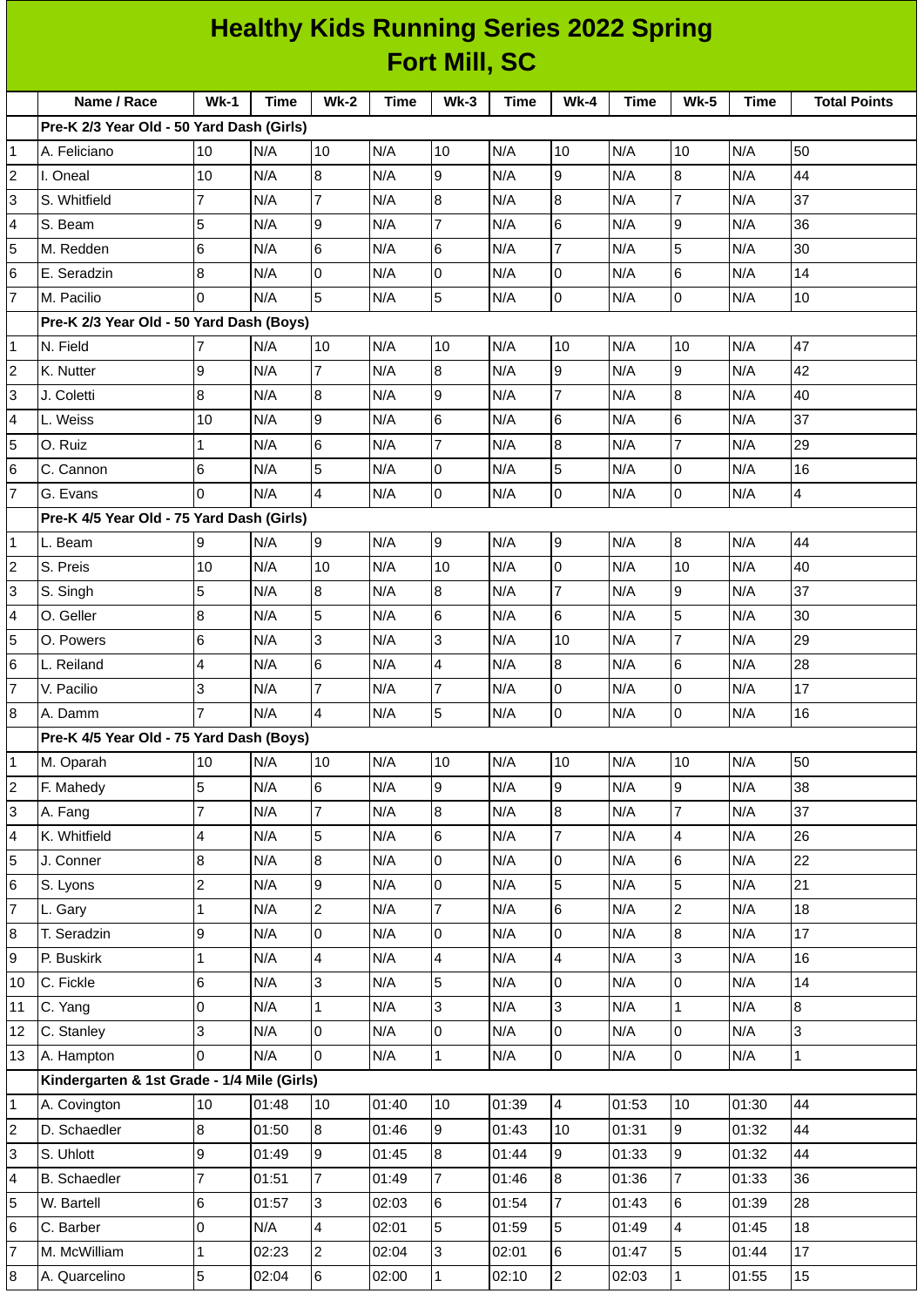## **Healthy Kids Running Series 2022 Spring Fort Mill, SC**

| 9               | L. Damm                                    | 4              | 02:05 | $\,6$          | 02:00 | $\overline{c}$          | 02:06 | 0                        | N/A   | $\overline{0}$           | N/A   | 12             |
|-----------------|--------------------------------------------|----------------|-------|----------------|-------|-------------------------|-------|--------------------------|-------|--------------------------|-------|----------------|
| 10              | C. Barber                                  | $\overline{0}$ | N/A   | $\mathbf 0$    | N/A   | $\overline{\mathbf{4}}$ | 02:00 | l3                       | 02:01 | $\overline{3}$           | 01:46 | 10             |
| 11              | L. Racz                                    | $\mathbf 1$    | 02:22 | $\mathbf{1}$   | 02:05 | $\mathbf 1$             | 02:14 | $\mathbf{1}$             | 02:11 | $\overline{c}$           | 01:53 | 6              |
| 12              | A. Field                                   | $\overline{c}$ | 02:20 | $\mathbf{1}$   | 02:29 | $\mathbf{1}$            | 02:21 | $\mathbf{1}$             | 02:26 | $\mathbf{1}$             | 02:02 | 6              |
| 13              | G. Weiss                                   | $\mathbf{1}$   | 02:41 | $\mathbf{1}$   | 02:26 | $\mathbf 1$             | 02:16 | $\mathbf 1$              | 02:12 | $\mathbf{1}$             | 01:55 | 5              |
| 14              | G. Geller                                  | $\mathbf{1}$   | 02:37 | $\mathbf{1}$   | 02:15 | $\mathbf{1}$            | 02:22 | $\mathbf{1}$             | 02:24 | $\mathbf{1}$             | 01:55 | 5              |
| 15              | E. Singh                                   | $\mathbf{1}$   | 02:24 | $\mathbf{1}$   | 02:16 | $\mathbf{1}$            | 02:22 | $\mathbf{1}$             | 02:16 | $\mathbf{1}$             | 02:05 | 5              |
| 16              | C. Powers                                  | $\overline{1}$ | 02:46 | $\mathbf{1}$   | 02:30 | $\mathbf{1}$            | 02:27 | $\mathbf{1}$             | 02:27 | $\mathbf{1}$             | 02:13 | 5              |
| 17              | E. Conner                                  | 3              | 02:10 | $\mathbf 1$    | 02:21 | $\overline{0}$          | N/A   | 0                        | N/A   | $\mathbf{1}$             | 01:55 | 5              |
| 18              | T. Gibbs                                   | 0              | N/A   | $\mathbf{1}$   | 02:06 | $\mathbf 1$             | 02:12 | $\mathbf{1}$             | 02:17 | $\mathbf{1}$             | 01:57 | 4              |
| 19              | I. Ingold                                  | 1              | 02:31 | $\mathbf 1$    | 02:14 | 0                       | N/A   | $\mathbf{1}$             | 02:05 | $\mathbf 1$              | 01:57 | 4              |
| 20              | A. Ross                                    | $\mathbf{1}$   | 02:43 | $\mathbf{1}$   | 02:33 | $\mathbf 1$             | 02:37 | l0                       | N/A   | 0                        | N/A   | 3              |
| 21              | A. Fisher                                  | $\vert$ 1      | 02:50 | $\mathbf{1}$   | 02:22 | $\overline{0}$          | N/A   | lo                       | N/A   | $\mathsf 0$              | N/A   | $\overline{c}$ |
|                 | Kindergarten & 1st Grade - 1/4 Mile (Boys) |                |       |                |       |                         |       |                          |       |                          |       |                |
| $\mathbf 1$     | E. Townsend                                | 10             | 01:50 | 10             | 01:48 | 10                      | 01:41 | 9                        | 01:38 | 10                       | 01:33 | 49             |
| $\overline{c}$  | J. Wilson                                  | 8              | 01:55 | 9              | 01:53 | 6                       | 02:02 | 8                        | 01:53 | $\overline{7}$           | 01:42 | 38             |
| 3               | H. Nelms                                   | 9              | 01:53 | $\overline{7}$ | 02:01 | 5                       | 02:06 | 10                       | 01:37 | 6                        | 01:43 | 37             |
| 4               | S. Lopuch                                  | 0              | N/A   | $\bf 8$        | 02:00 | 9                       | 01:55 | $\overline{7}$           | 01:54 | $\overline{8}$           | 01:40 | 32             |
| 5               | M. Hill                                    | 7              | 02:00 | $\mathbf{1}$   | N/A   | $\overline{7}$          | 02:00 | 5                        | 01:59 | 9                        | 01:39 | 29             |
| $6\phantom{.}6$ | P. Racz                                    | $\,6$          | 02:02 | $\,6$          | 02:03 | 0                       | N/A   | $6\overline{6}$          | 01:57 | 4                        | 01:47 | 22             |
| $\overline{7}$  | L. Buskirk                                 | 5              | 02:07 | $\mathbf{1}$   | N/A   | $\overline{4}$          | 02:19 | l3                       | 02:08 | $\overline{\mathcal{L}}$ | 01:47 | 17             |
| $\bf 8$         | V. Goyal                                   | O              | N/A   | 5              | 02:07 | $\boldsymbol{8}$        | 01:56 | 0                        | N/A   | 0                        | N/A   | 13             |
| 9               | A. Nirmal                                  | 0              | N/A   | $\mathbf{1}$   | N/A   | 0                       | N/A   | $\overline{\mathcal{A}}$ | 02:04 | 5                        | 01:46 | 10             |
| 10              | <b>B.</b> Garcia                           | 3              | 02:22 | $\mathbf{1}$   | N/A   | 3                       | 02:45 | $\mathbf{1}$             | 02:57 | $\mathsf 0$              | N/A   | 8              |
| 11              | A. McBride                                 | 4              | 02:12 | $\mathbf 1$    | N/A   | $\overline{0}$          | N/A   | 0                        | N/A   | $\mathbf{1}$             | 02:43 | 6              |
| 12              | <b>B.</b> Holzapfel                        | $\overline{0}$ | N/A   | $\mathbf{1}$   | N/A   | $\overline{c}$          | 03:51 | $\mathbf{1}$             | 03:46 | $\mathbf{1}$             | 02:46 | 5              |
| 13              | A. Nirmal                                  | 0              | N/A   | $\mathbf 1$    | N/A   | $\overline{0}$          | N/A   | $\overline{c}$           | 02:11 | $\overline{c}$           | 02:17 | 5              |
| 14              | J. Black                                   | $\overline{c}$ | 02:30 | lo             | N/A   | $\overline{0}$          | N/A   | l0                       | N/A   | 0                        | N/A   | $\overline{c}$ |
|                 | 2nd & 3rd Grade - 1/2 Mile (Girls)         |                |       |                |       |                         |       |                          |       |                          |       |                |
| $\mathbf{1}$    | E. Beightol                                | 10             | 03:21 | 9              | 03:34 | 10                      | 03:18 | 10                       | 03:04 | 10                       | 03:11 | 49             |
| $\overline{c}$  | A. Kidd                                    | 9              | 03:22 | 10             | 03:21 | 9                       | 03:23 | 9                        | 03:05 | 10                       | 03:11 | 47             |
| 3               | E. Townsend                                | $\overline{7}$ | 03:45 | 6              | 03:49 | $\overline{7}$          | 03:49 | 8                        | 03:08 | 8                        | 03:17 | 36             |
| 4               | C. Pohl                                    | 6              | 03:47 | 8              | 03:42 | 8                       | 03:46 | 7                        | 03:16 | $\overline{7}$           | 03:23 | 36             |
| 5               | S. Cannon                                  | 5              | 03:57 | $\overline{7}$ | 03:44 | 0                       | N/A   | $6\phantom{.}$           | 03:17 | 6                        | 03:28 | 24             |
| 6               | A. Daywalt                                 | 8              | 03:44 | $\pmb{0}$      | N/A   | 4                       | 04:04 | 5                        | 03:37 | 3                        | 03:54 | 20             |
| $\overline{7}$  | I. Varanasi                                | 0              | N/A   | 4              | 03:53 | 6                       | 03:53 | 4                        | 03:40 | 5                        | 03:38 | 19             |
| 8               | A. Kemry                                   | 3              | 04:04 | 5              | 03:51 | 5                       | 04:00 | 3                        | 03:43 | $\mathbf{1}$             | 04:06 | 17             |
| 9               | L. Monday                                  | $\overline{c}$ | 04:10 | $\mathbf 1$    | 04:19 | $\mathbf 1$             | 04:51 | $\overline{c}$           | 04:05 | 4                        | 03:53 | 10             |
| 10              | Z. Redden                                  | $\mathbf{1}$   | 04:14 | 3              | 04:08 | 3                       | 04:30 | $\mathbf{1}$             | 04:15 | $\mathbf{1}$             | 04:28 | 9              |
| 11              | G. Denis                                   | 1              | 04:16 | $\overline{c}$ | 04:12 | $\overline{c}$          | 04:38 | $\mathbf{1}$             | 04:17 | $\overline{c}$           | 04:03 | 8              |
| 12              | R. Monkowski                               | 1              | 04:42 | $\mathbf{1}$   | 04:29 | $\mathbf 1$             | 04:49 | $\mathbf{1}$             | 04:21 | $\mathbf{1}$             | 04:05 | 5              |
| 13              | E. Barnak                                  | 1              | 04:44 | $\mathbf{1}$   | 04:26 | $\mathbf 1$             | 05:01 | $\mathbf{1}$             | 04:31 | $\mathbf{1}$             | 04:38 | 5              |
| 14              | Q. Kirkpatrick                             | 4              | 03:59 | $\mathsf 0$    | N/A   | 0                       | N/A   | $\mathbf{1}$             | 04:12 | 0                        | N/A   | 5              |
| 15              | Z. Kaplan                                  | 0              | N/A   | $\mathbf 1$    | 04:22 | $\mathbf 1$             | 04:53 | $\mathbf{1}$             | 04:26 | 1                        | 04:15 | 4              |
| 16              | A. Walker                                  | $\mathbf{1}$   | 04:23 | $\mathbf 1$    | 04:23 | $\mathbf 1$             | 04:54 | $\mathbf{1}$             | 04:27 | 0                        | N/A   | 4              |
| 17              | E. Bays                                    | 1              | 07:46 | $\mathbf 1$    | 05:53 | $\mathbf{1}$            | 07:01 | 0                        | N/A   | 0                        | N/A   | 3              |
| 18              | S. Pajaro                                  | 0              | N/A   | $\mathbf 1$    | 04:22 | 0                       | N/A   | $\pmb{0}$                | N/A   | 0                        | N/A   | $\mathbf{1}$   |
| 19              | E. Bollard                                 | $\mathbf{1}$   | 04:19 | $\mathsf 0$    | N/A   | 0                       | N/A   | l0                       | N/A   | 0                        | N/A   | $\mathbf 1$    |
|                 | 2nd & 3rd Grade - 1/2 Mile (Boys)          |                |       |                |       |                         |       |                          |       |                          |       |                |